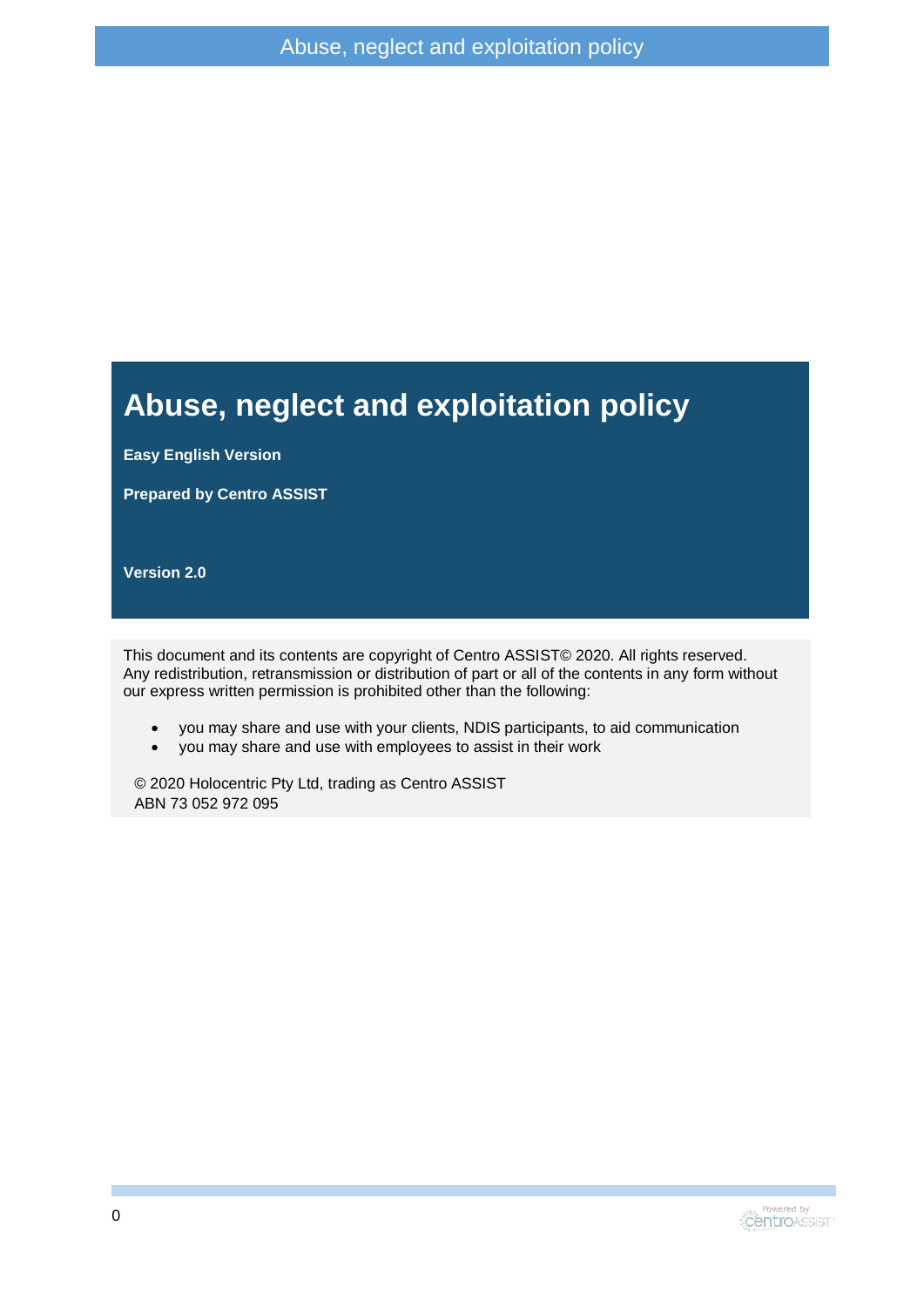# **Abuse, neglect and exploitation policy**



#### **About this document**

We will make sure that you always feel safe when you get help from us.



Abuse, neglect and exploitation can make you feel:

- sad
- angry
- scared
- confused.



All our workers know that abuse, neglect and exploitation is NEVER allowed.

This document will:

- help you understand abuse, neglect and exploitation
- tell you how to seek help

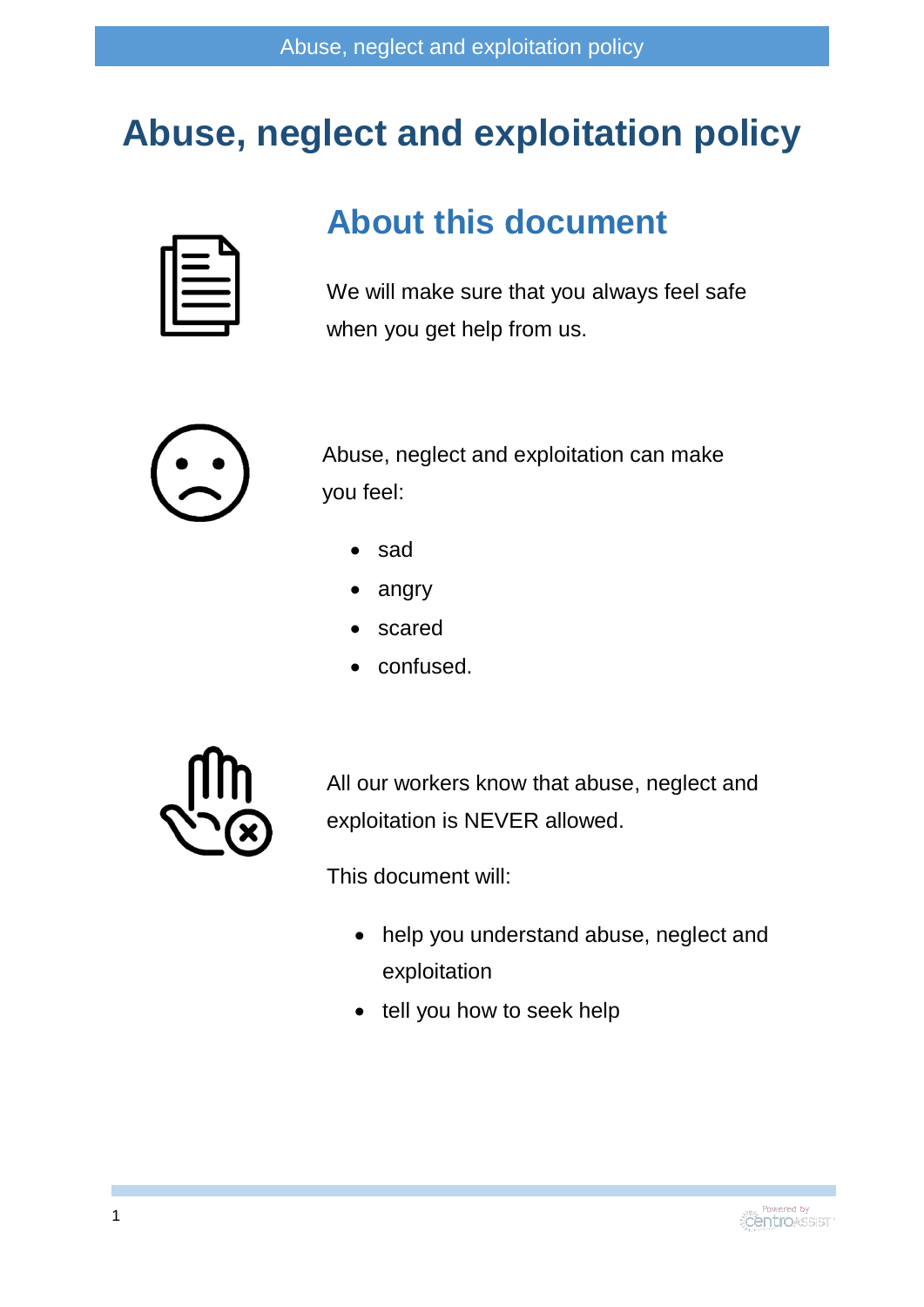

**Please note:** This document discusses sensitive topics. If you feel upset or uncomfortable please let us know. We will help you to understand this information in a different way.

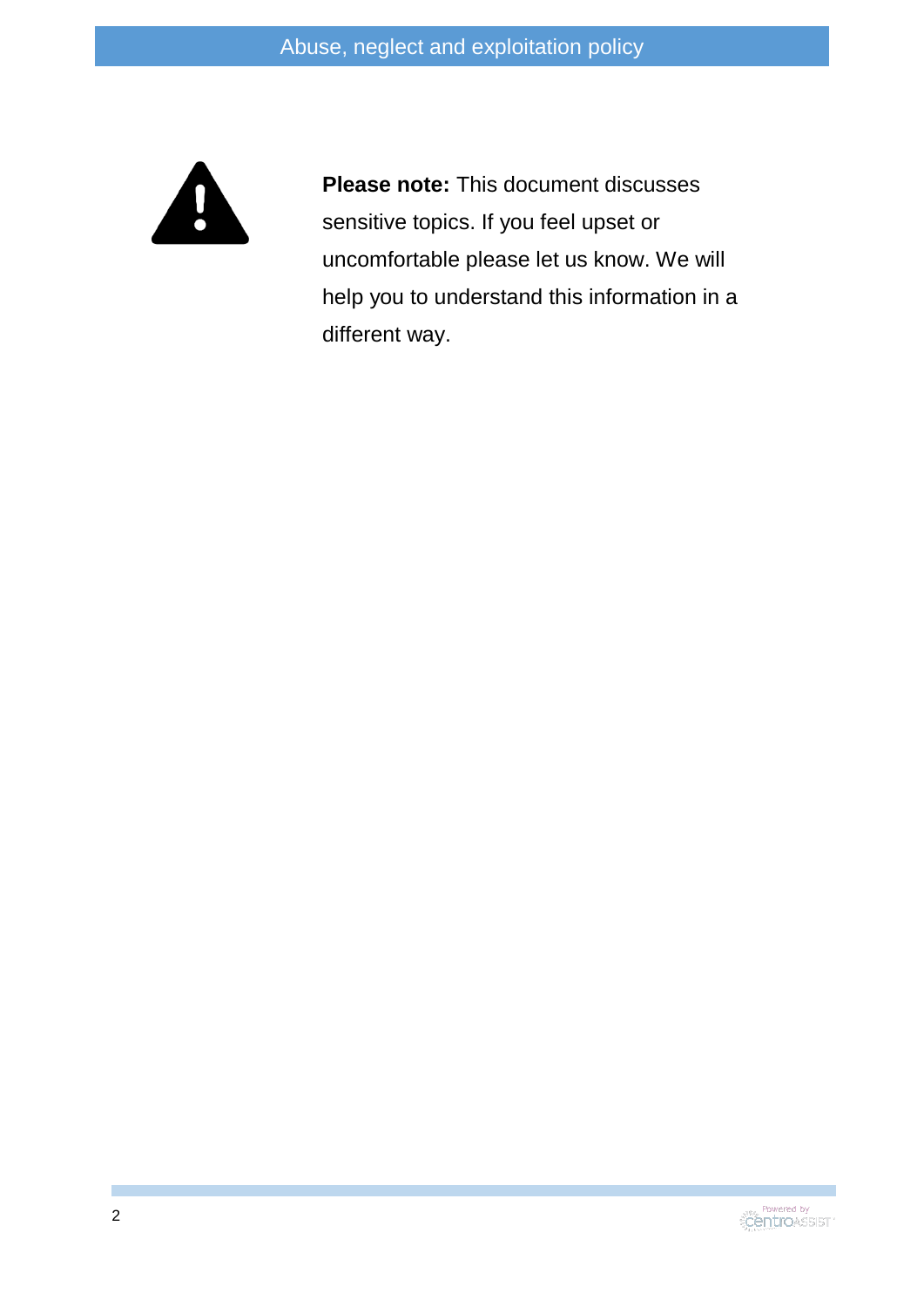#### **What is abuse?**

**Abuse** is any action that is designed to hurt another person. There are different types of abuse.



**Physical abuse** is when someone hurts any part of another person's body.

For example: punching, kicking, hitting or preventing the other person from moving freely.



**Emotional abuse** is when someone says mean things to hurt someone else.

For example: screaming or making rude comments because they know it will make the other person feel upset.



**Financial abuse** is when someone uses money to control another person.

For example: stopping another person from using their own money or bank accounts.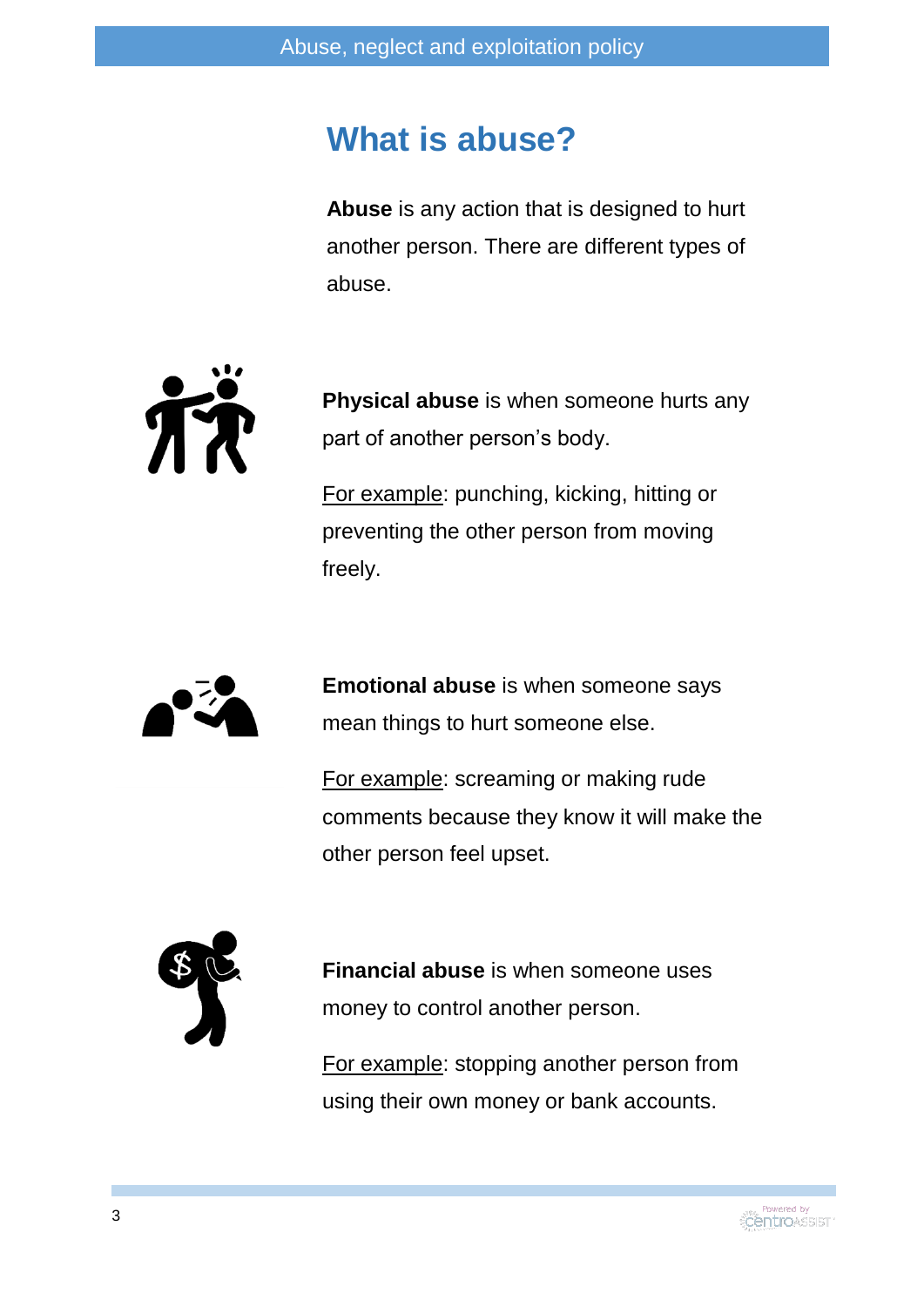

**Sexual abuse** is when someone talks about sexual topics or touches another person's body when the other person has not given permission for this to happen.

For example: touching the private parts of a person's body or making inappropriate comments about a person's appearance.



**Cultural abuse** is when someone uses another person's culture to cause harm or to control them.

For example: making racist comments or refusing to let the other person speak their native language.

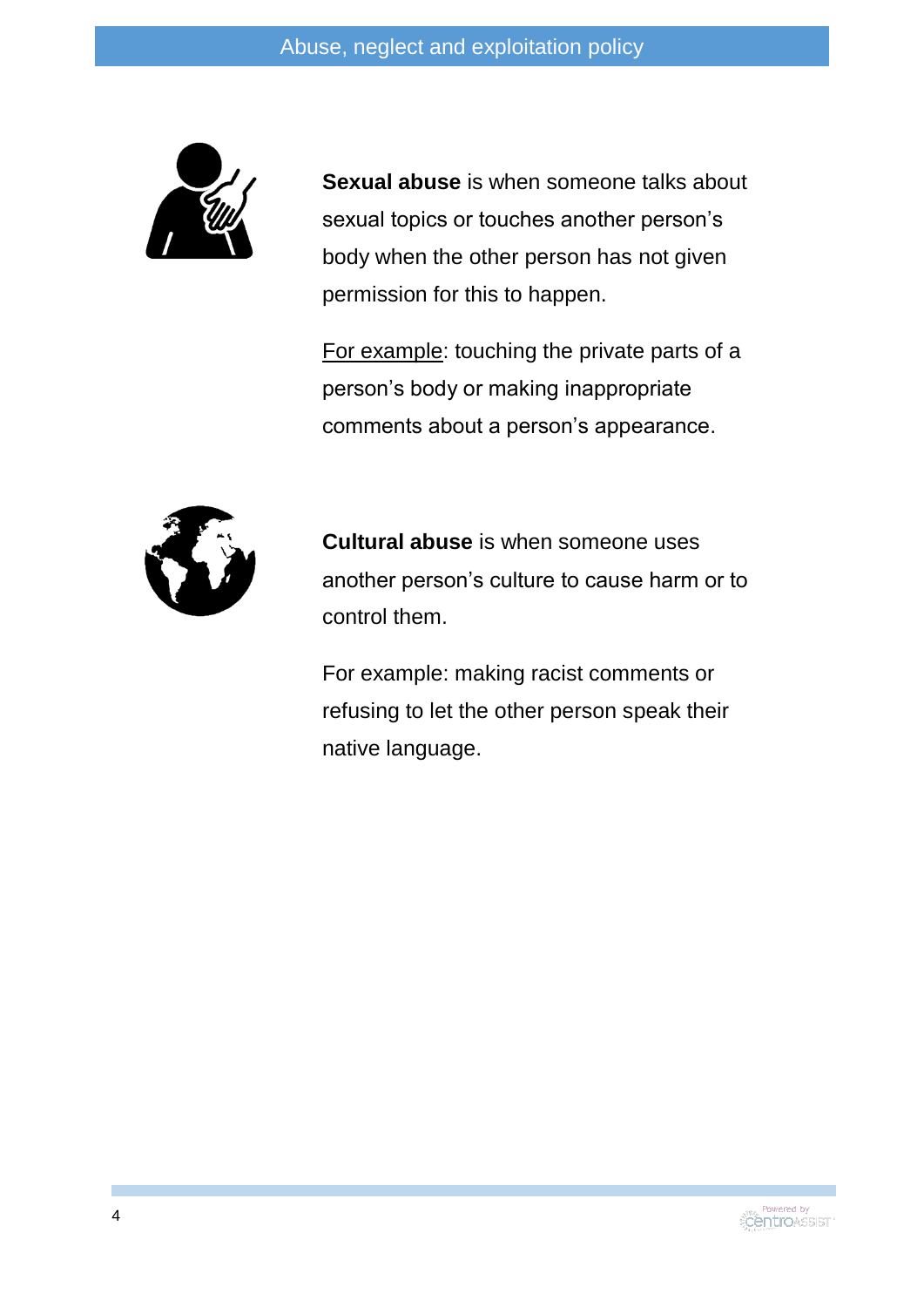

### **What is neglect?**

**Neglect** is when a person is not given the care that they need. Some signs of neglect are:



 quickly losing or gaining weight because of a bad diet



 dirty clothes and/or clothes that do not fit



 not having your needs and preferences met when planning/providing you with services.



If you think we are not meeting your needs, let one of our workers know. We are here to help.

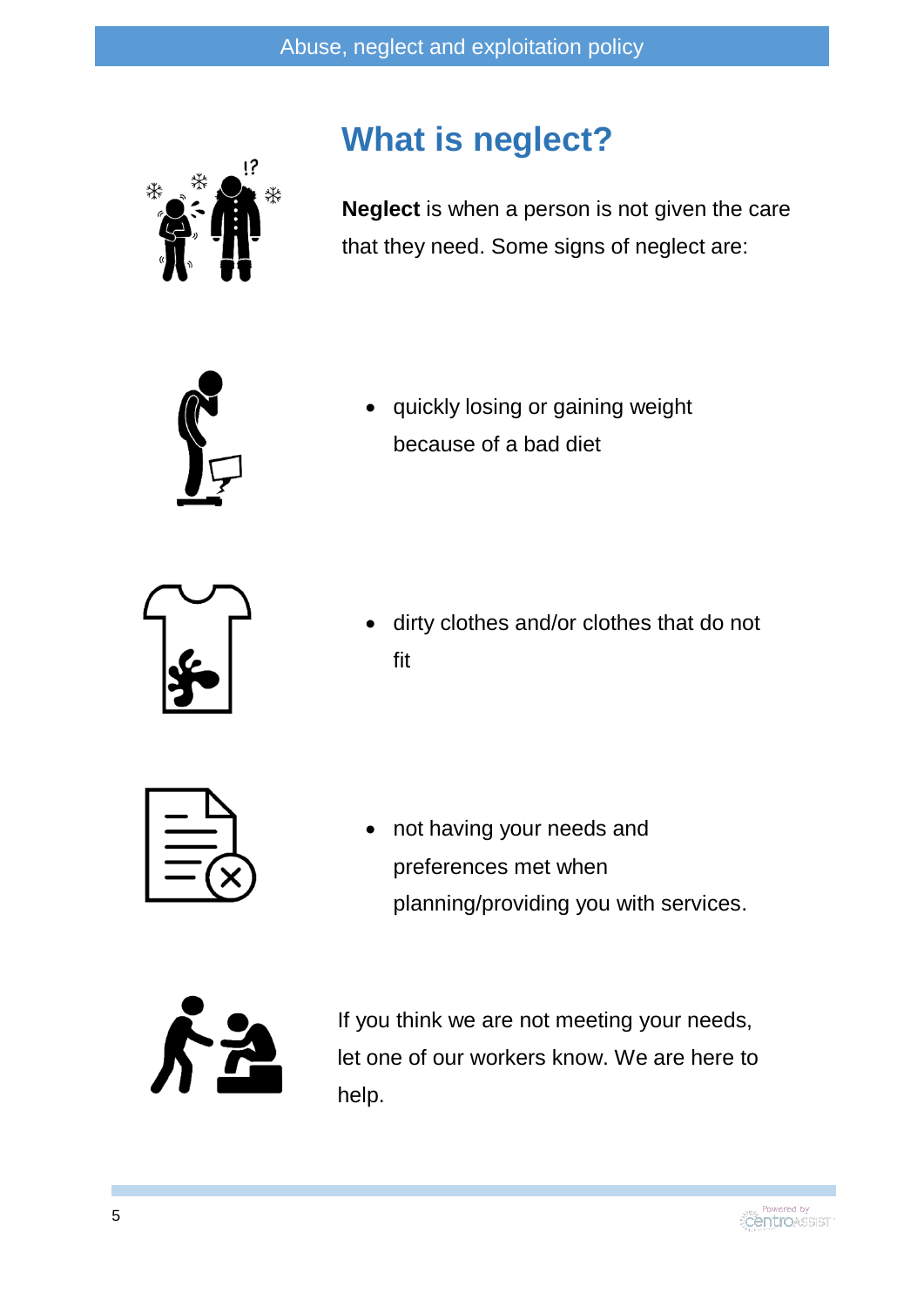### **What is exploitation?**

**Exploitation** is the act of treating a person unfairly in order to benefit from their work or resources. Some examples of exploitation are:



 a company not paying someone for their work (if the person did **not** agree to be a volunteer)



 a worker using a person's disability benefits to buy things that **do not** help that person



 an email from someone you do not know asking for personal information and bank details.

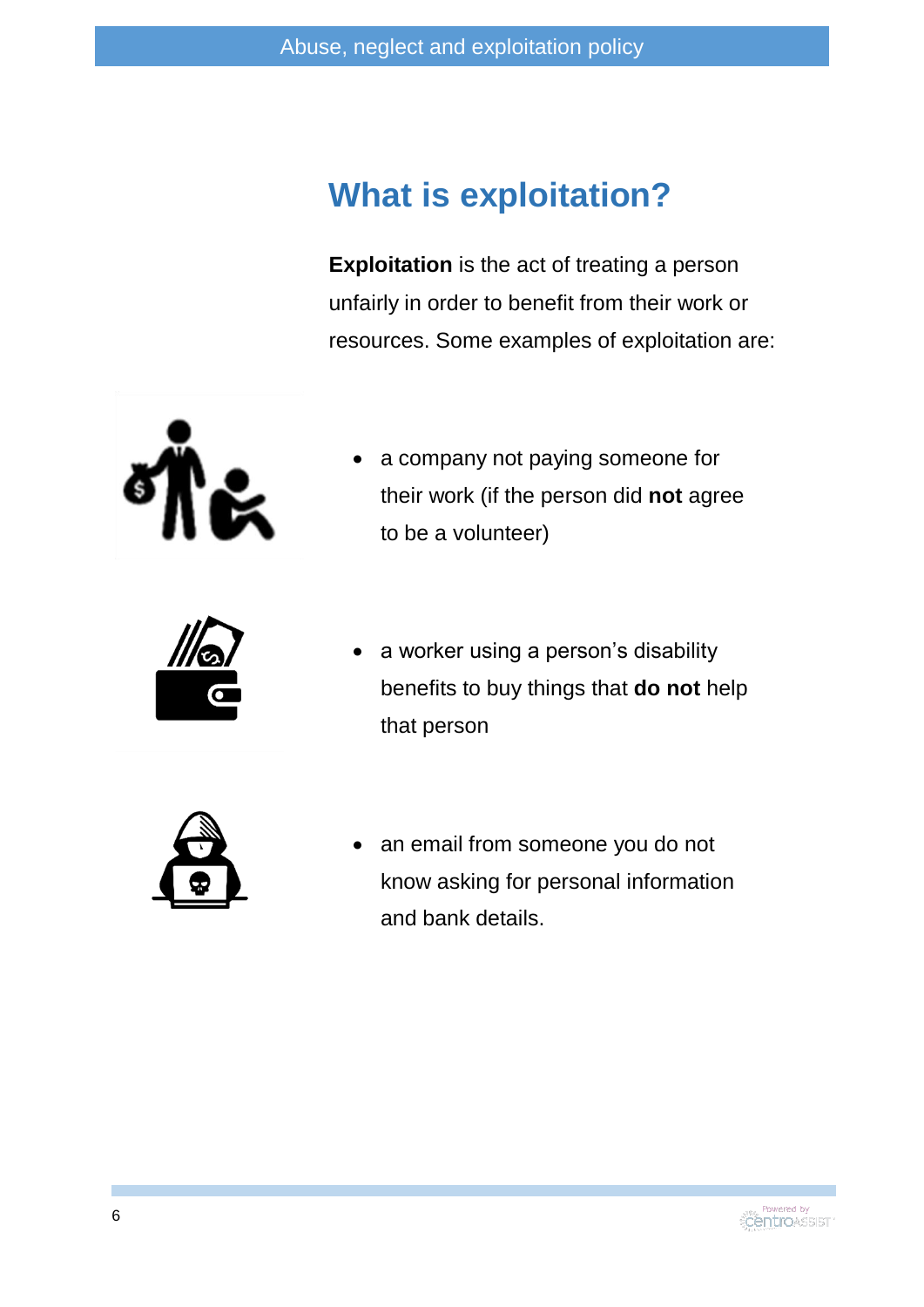

### **What is reasonable force?**

**Reasonable force** is an action that is done to prevent harm.

We will only use reasonable force to keep you safe.

Our workers can use reasonable force to stop you from:



harming yourself or others



damaging things on purpose



 being in harm's way (e.g. if you are in the path of a falling object).

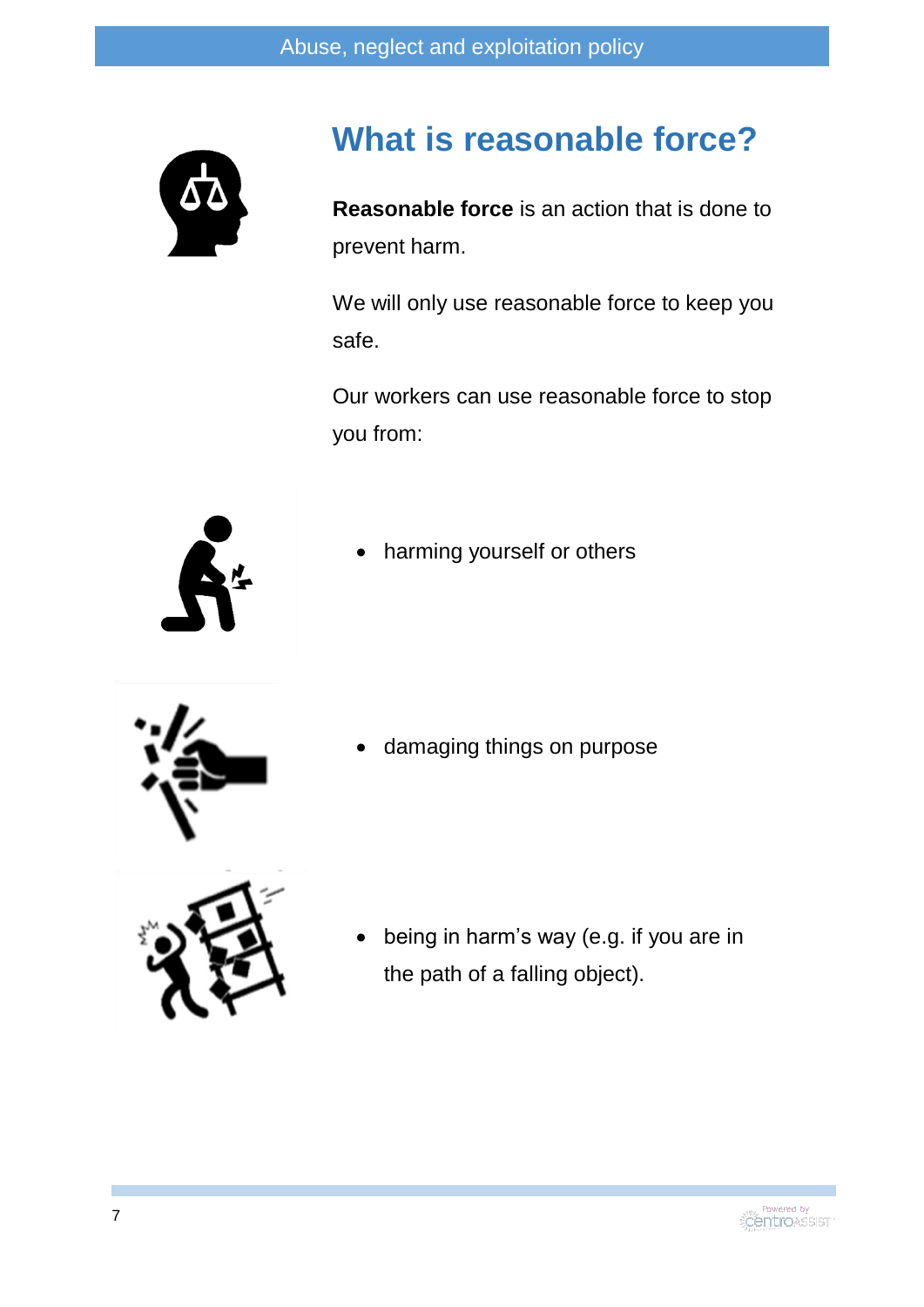

## **How to get help**

You should **make a complaint** or **report an incident** if you experience abuse, neglect or exploitation. We will help you to do this.

ith

Family members, advocates or friends can also help you make a complaint or report an incident.

You can make a complaint/report and incident by:



 letting a worker know about the situation



sending an email, or



making a phone call.